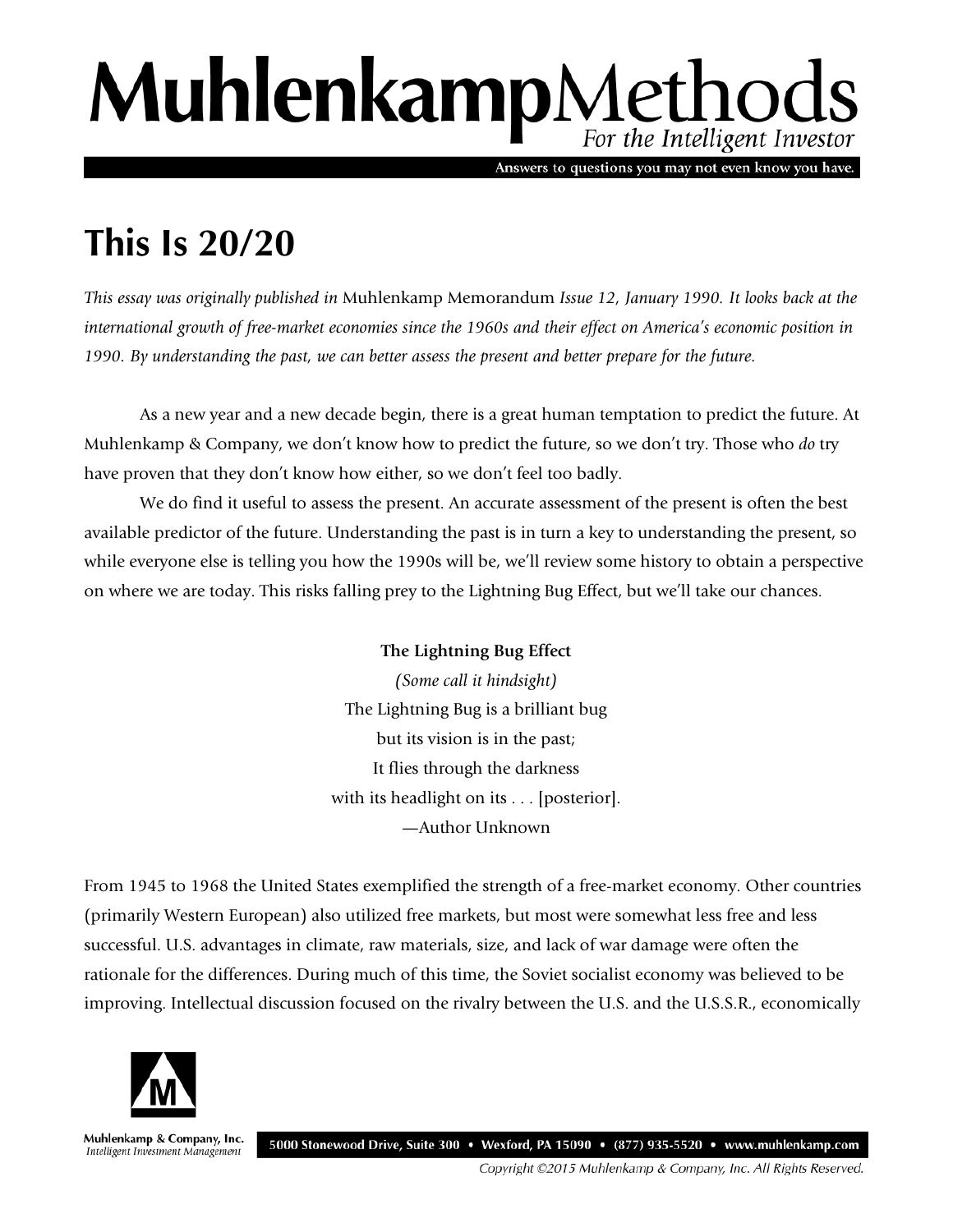as well as militarily. Although the United States was obviously ahead, the Soviet Union appeared to be gaining on us. This apparent rivalry was prolonged by the economic problems of inflation and stagnation that the United States experienced in the 1970s, so that by 1979 few people viewed the United States as an unqualified economic success. Meanwhile, economic experiments on the other side of the globe were coming to fruition. Free-market economies in the Far East, particularly Japan and Hong Kong, achieved undeniable success, with none of the natural advantages of the United States.

By 1979, Japan's economy had grown to be a major player on the world scene, and its currency a potential alternative to the U.S. dollar. A combination of yen strength and dollar weakness forced President Carter to name Paul Volcker as chairman of the U.S. Federal Reserve, with a charter to reduce inflation and strengthen the dollar. Thus a U.S. domestic economic policy was dictated by international concerns, an unusual occurrence in the postwar period. Shortly thereafter, Jimmy Carter was himself replaced by Ronald Reagan, as the U.S. electorate responded to domestic economic concerns.

Ronald Reagan's success in reviving the U.S. economy demonstrated that the problems of the 1970s were a result of poor policies, and not endemic to free markets. The continued success of freemarket economies in the Far East reinforced this point, as did improvements in Great Britain. In France, François Mitterrand was elected in 1981 as a Socialist, but within a year he had to reverse his policies and move toward free markets.

Finally, as 1990 neared, it became apparent that socialist and communist economies were not improving the lot of their citizenry. Even their governments admitted it. The ruble is acknowledged to be so worthless that the Russian government has reportedly offered to pay its farmers incentives in dollars to encourage them to increase output. Can you imagine the U.S. government offering to pay postal workers in yen? Some U.S. congressmen and a few intellectuals may continue to argue whether Reaganomics and free markets work, but the rest of the world has no doubts!

Today, the majority of Americans believe our biggest competitor is Japan. This means that the contest is economic, not military. Japan is the ultimate example of achieving economically that which it could not achieve militarily. And just as we have been challenged by Japan, she is now challenged by Korea, Thailand, and Malaysia. With a little luck, a decade from now these "Asian Tigers" will in turn be challenged by Poland and other countries of Eastern Europe.



Muhlenkamp & Company, Inc. Intelligent Investment Management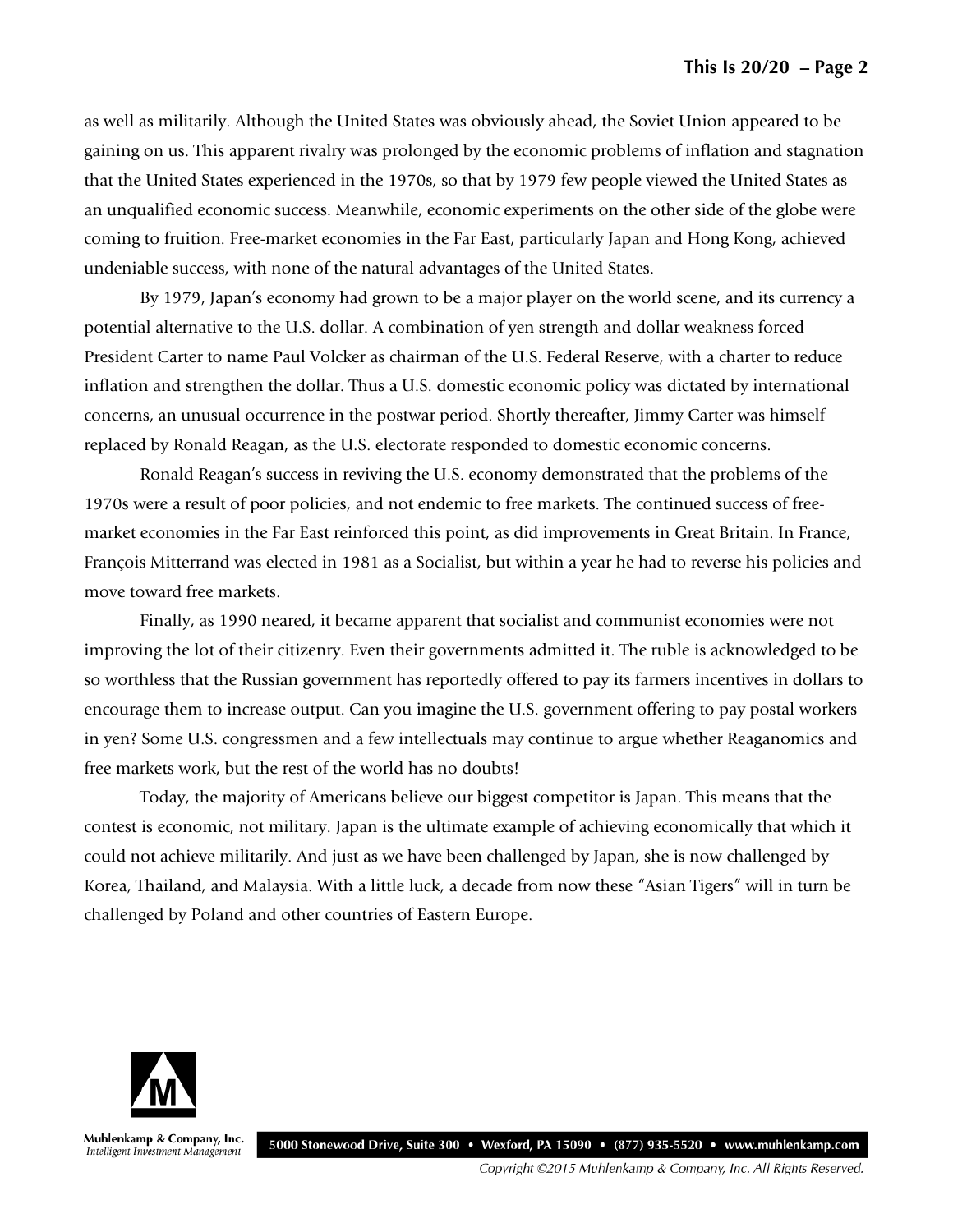To sum up, today it has been shown that:

- 1. Free economies work. Socialist economies don't. Free markets are ruled by and provide benefits to the consumer, who also happens to be the worker that Marx talked so much about.
- 2. Free economies work regardless of natural resource advantages or disadvantages.
- 3. Growth is not inflationary, although some Keynesian economists still believe that it is.
- 4. Russia appears to be capitulating. We believe a political reaction will come at some point, but it looks like changes in many areas of Eastern Europe are irreversible.
- 5. If the United States is not willing to lead the free world economically, others (Japan) are willing and able to do so. U.S. domestic economic policy will continue to be constrained by international markets, much as we've constrained other governments since 1945. It will be much harder for our government to inflate its way out of economic difficulties.
- 6. Our government's current focus is on lowering inflation (the Fed) and taxes (Congress). For the Fed, this continues the task of the last decade. For Congress, it's a new idea. Senator Moynihan doesn't like President Bush's proposal to lower capital gains taxes (for the "rich"), so he suggested lowering Social Security taxes (for the "working man") as part of an overall package to raise income taxes. But the press (and probably the senator's office) is really only talking about the tax cut side of his proposal. The senator is an intelligent individual and a savvy politician, but someone is going to suggest that we cut capital gains taxes and Social Security taxes and skip any increase in income taxes (I think I just suggested it), and Congress will find that this is what people really want.

Those of you who have been with us for 10 years know, that in 1980, we said that if Reagan could get inflation under control, we would have a good decade in the stock and bond markets. This has in fact happened. Anyone invested in the stock market for the last 10 years has quadrupled his money. More importantly, his purchasing power is up 2.5 times. But no one is celebrating. A pervasive fear exists that we will give it back. We think it's unlikely. The 1980s were a mirror image of the 1970s, when inflation and interest rates ran up, causing very poor returns in the stock and bond markets. We risk giving back the gains of the 1980s only if we reinflate. Today all the pressures, domestic and international, are against it. So we see inflation continuing below 5%. At that rate, current interest rates are fair, and stocks are fairly priced.



Muhlenkamp & Company, Inc. Intelligent Investment Management

5000 Stonewood Drive, Suite 300 • Wexford, PA 15090 • (877) 935-5520 • www.muhlenkamp.com

Copyright ©2015 Muhlenkamp & Company, Inc. All Rights Reserved.